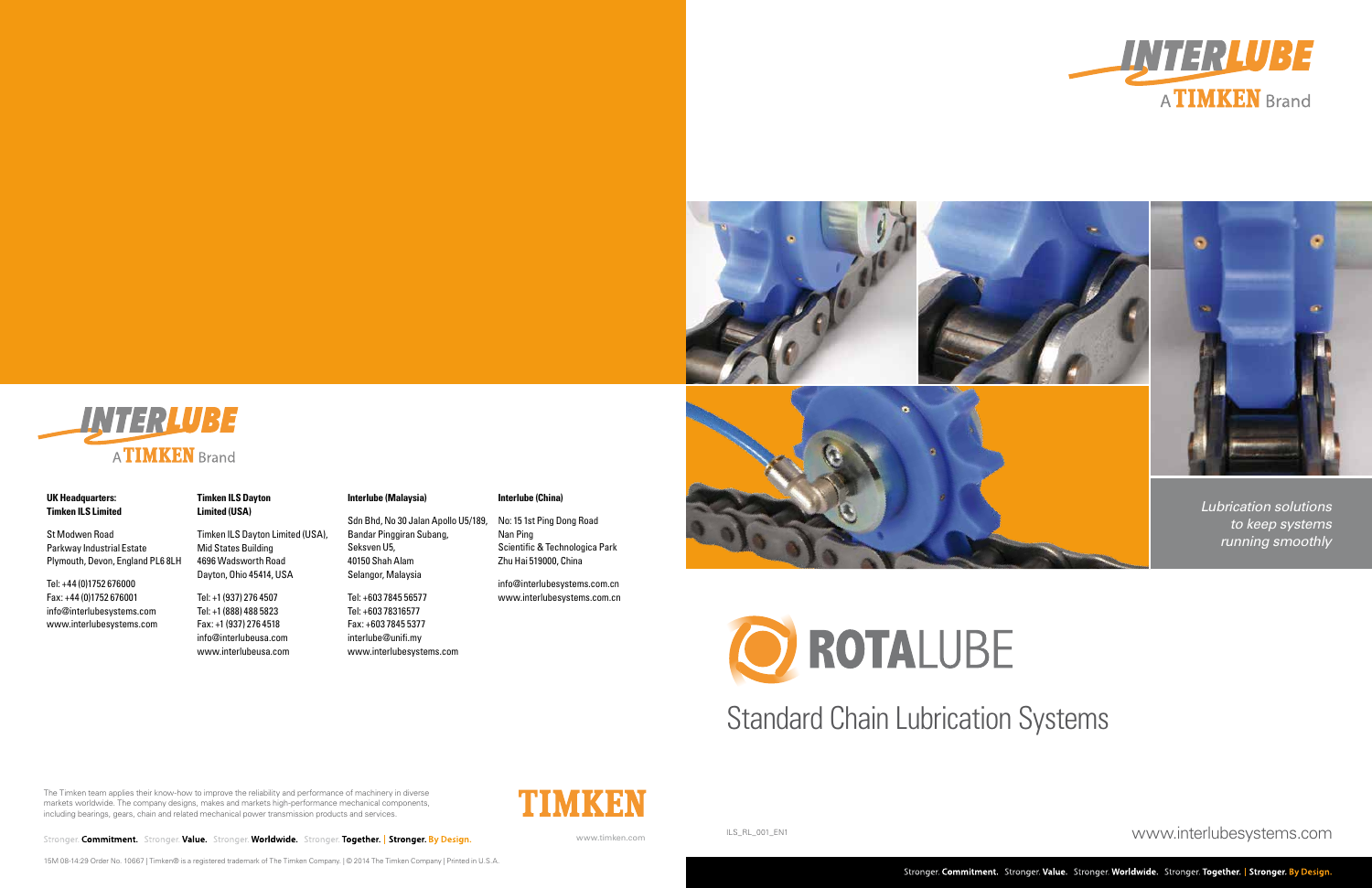## Standard Rotalube Applications

#### Precise Oil Applications

The Rotalube chain lubrication system is a unique and precise method of applying accurate amounts of oil onto chain as it is in production.

The Rotalube is a controlled applicator that does not suffer from wear, and maintains accurate lubrication whatever the condition of the chain.

Automatic lubrication systems are designed to apply regular and accurate amounts of oil to single or multiple Rotalubes in diverse industrial applications such as:

- $\triangleright$  Food industry
- $\triangleright$  Automobile industry
- $\triangleright$  Steel industry
- $\triangleright$  Fiberglass industry
- $\triangleright$  Cement industry
- $\triangleright$  Agricultural
- **Packaging machinery**

Lubricant Viscosity: Max 100Cst and Min 68Cst Material: Steel Nickel Plated Hub and Nylatrone Sprocket Max Speed: 50m per min. Air Pressure: 5 to 20 PSI Temp Max: 70 ºC (158ºF) Temp Min: -20 ºC (-68ºF) Inlets: 1/8"NPT (F) x 2. Lubricant can be fed from both sides or just one side, this is installation specific.

At present, common systems used to lubricate chains are:

- $\blacktriangleright$  Drip feed
- $\blacktriangleright$  Manual application
- $\blacktriangleright$  Brush application
- $\blacktriangleright$  Spit/spray

Any system that delivers lubrication is better than none at all, but the Rotalube system can extend chain life significantly and help reduce maintenance costs, which is an important benefit for Industrial applications in the competitive global marketplace.



Optimal Lubrication Requirement

## Standard Rotalube Applications

#### **Specifications**



| Part No             | Size      | <b>BS</b> | <b>ANSI</b>  | A     | B     | C     |
|---------------------|-----------|-----------|--------------|-------|-------|-------|
| <b>RL-08B1W</b>     | $1/2$ in  | V         |              | 26.9  | 48.8  | 89.2  |
| <b>RL-10B1W</b>     | $5/8$ in  | V         |              | 28.3  | 51.5  | 91.4  |
| <b>RL-12B1W</b>     | $3/4$ in  | ✓         |              | 29.5  | 54.0  | 91.6  |
| <b>RL-16B1W</b>     | 1in       | V         |              | 35.9  | 66.8  | 98.1  |
| RL-ASA40-1W         | $1/2$ in  |           | ✓            | 27.2  | 49.3  | 89.2  |
| RL-ASA50-1W         | $5/8$ in  |           | $\checkmark$ | 29.0  | 53.0  | 91.4  |
| RL-ASA60-1W         | $3/4$ in  |           | ✓            | 31.4  | 57.7  | 91.6  |
| RL-ASA80-1W         | $1$ in    |           | ✓            | 34.6  | 64.2  | 98.1  |
| RL-ASA100-1W 1 1/4" | 1 1/4in   |           | V            | 37.65 | 70.15 | 102.7 |
| RL-ASA120-1W 1 1/2" | $11/2$ in |           | ✓            | 43.5  | 82.15 | 111.4 |
|                     |           |           |              |       |       |       |



| Part No            | Size      | <b>BS</b>    | <b>ANSI</b> | Α     | B     | С     |
|--------------------|-----------|--------------|-------------|-------|-------|-------|
| <b>RL-08B1</b>     | $1/2$ in  | V            |             | 26.9  | 48.8  | 89.2  |
| <b>RL-10B1</b>     | $5/8$ in  | $\checkmark$ |             | 28.3  | 51.5  | 91.4  |
| <b>RL-12B1</b>     | $3/4$ in  | ✓            |             | 29.5  | 54.0  | 91.6  |
| <b>RL-16B1</b>     | 1in       | $\checkmark$ |             | 35.9  | 66.8  | 98.1  |
| RL-ASA40-1         | $1/2$ in  |              | ✓           | 27.2  | 49.3  | 89.2  |
| RL-ASA50-1         | $5/8$ in  |              | ✓           | 29.0  | 53.0  | 91.4  |
| RL-ASA60-1         | $3/4$ in  |              | V           | 31.4  | 57.7  | 91.6  |
| <b>RL-ASA80-1</b>  | $1$ in    |              | ✓           | 34.6  | 64.2  | 98.1  |
| RL-ASA100-1 1 1/4" | 1 1/4in   |              | ✓           | 37.65 | 70.15 | 102.7 |
| RL-ASA120-1 1 1/2" | $11/2$ in |              | V           | 43.5  | 82.15 | 111.4 |

Standard Rotalube Applicators (Simplex) Without Brass Inserts

Standard Rotalube Applicators (Simplex) With Brass Inserts





Note: BS = British Standard, ANSI = American National Standards Institute A, B and C dimensions are in mm.

2

## Unique Chain Lubrications **Smooth Running**

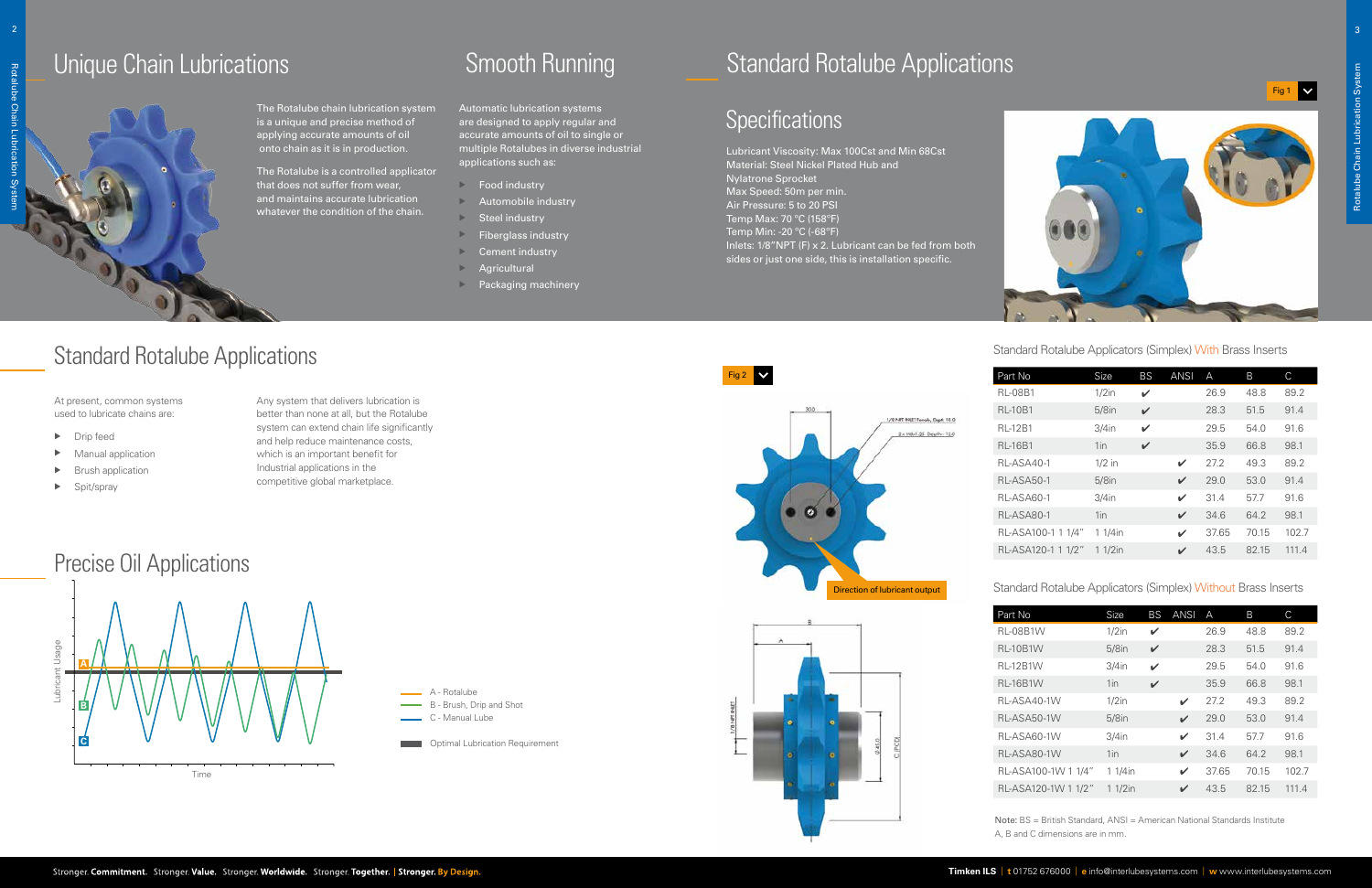| Item           | Part Number | Description                                                                             | <b>Oty</b>        |
|----------------|-------------|-----------------------------------------------------------------------------------------|-------------------|
| 1a             | ACR3021     | 3L Rotalube Pump fitted with 3 pump elements and 9 plugs as standard $-$ 24v DC $-$ or- |                   |
| 1 <sub>b</sub> | ACR6021     | 6L Rotalube Pump fitted with 3 pump elements and 9 plugs as standard - 24v DC           |                   |
| 2              | 83416-452   | Solenoid Valve                                                                          | 1                 |
| 3              | MMS5        | Manifold                                                                                | 1                 |
| 4              | 25478-101   | 6mm OD Equal Tee                                                                        | 1                 |
| 5              | 25477-926   | 6mm OD Straight Conn M8x1                                                               | 2                 |
| 6              | 78036       | 0.040cc Pumping Unit                                                                    | 3                 |
| 7              | 25851-200   | Air Reg 1/4" BSPF + Bracket                                                             | $\mathbf{1}$      |
| 8              | 25873-220   | 1/8" BSPT 0-40PSI Pressure Gauge                                                        | 1                 |
| $\mathcal{G}$  | 25477-767   | 6mm OD Straight Connector 1/4"BSP                                                       | $\mathbf{1}$      |
| 10             | 25478-171   | 6mm OD Swivel 1/8NPT                                                                    | 2                 |
| 11             | 25210-410   | 6mm OD Nylon Tube Unfilled                                                              | 10 <sub>mtr</sub> |
| 12             | 25210-411   | 4mm OD Nylon Tube Unfilled                                                              | 3 <sub>mtr</sub>  |
| 13             | LM304       | 4mm OD Sleeve Nut                                                                       | 3                 |
| 14             | LM204       | 4mm OD Cone                                                                             | 3                 |
| 15             | 25471-121   | 1/4" BSP Male Male Nipple                                                               | 2                 |
| 16             | 25227-590   | Blanking Plug 1/8"NPT                                                                   | 1                 |

## Rotalube Lubrication Kit for One Standard Rotalube **Rotalube Rotalube Lubrication Kit for Two Standard Rotalubes**



| Item                | Part Number | Description                                                                        | Oty              |
|---------------------|-------------|------------------------------------------------------------------------------------|------------------|
| 1a                  | ACR3021     | 3L Rotalube Pump fitted with 3 pump elements and 9 plugs as standard - 24v DC -or- |                  |
| 1 <sub>b</sub>      | ACR6021     | 6L Rotalube Pump fitted with 3 pump elements and 9 plugs as standard - 24v DC      |                  |
| 2                   | 83416-452   | Solenoid Valve                                                                     |                  |
| 3                   | MMS5        | Manifold                                                                           | $\overline{2}$   |
| 4                   | 25478-101   | 6mm OD Equal Tee                                                                   | 3                |
| 5                   | 25477-926   | 6mm OD Straight Conn M8x1                                                          | $\overline{4}$   |
| 6                   | 78036       | 0.040cc Pumping Unit                                                               | 6                |
| 7                   | 25851-200   | Air Reg 1/4" BSPF + Bracket                                                        | $\overline{2}$   |
| 8                   | 25873-220   | 1/8" BSPT 0-40PSI Pressure Gauge                                                   | 2                |
| $\mathcal{G}% _{0}$ | 25477-767   | 6mm OD Straight Connector 1/4"BSP                                                  | 5                |
| 10                  | 25478-171   | 6mm OD Swivel 1/8NPT                                                               | $\overline{4}$   |
| 11                  | 25210-410   | 6mm OD Nylon Tube Unfilled                                                         | 20mtr            |
| 12                  | 25210-411   | 4mm OD Nylon Tube Unfilled                                                         | 6 <sub>mtr</sub> |
| 13                  | LM304       | 4mm OD Sleeve Nut                                                                  | 6                |
| 14                  | LM204       | 4mm OD Cone                                                                        | 6                |
| 15                  | 25471-121   | 1/4" BSP Male Male Nipple                                                          | $\overline{2}$   |
| 16                  | 25857-105   | 1/4" BSP Female Female Check Valve                                                 | $\overline{2}$   |
| 17                  | 25227-590   | Blanking Plug 1/8"NPT                                                              | $\overline{2}$   |



RLK003 System Kit Including 6Ltr Pump (ACR6201)

RLK003 System Kit Including 6Ltr Pump (ACR6201)

\*Blanking plug required only if one of the inlets is inaccessible \*Blanking plug required only if one of the inlets is inaccessible